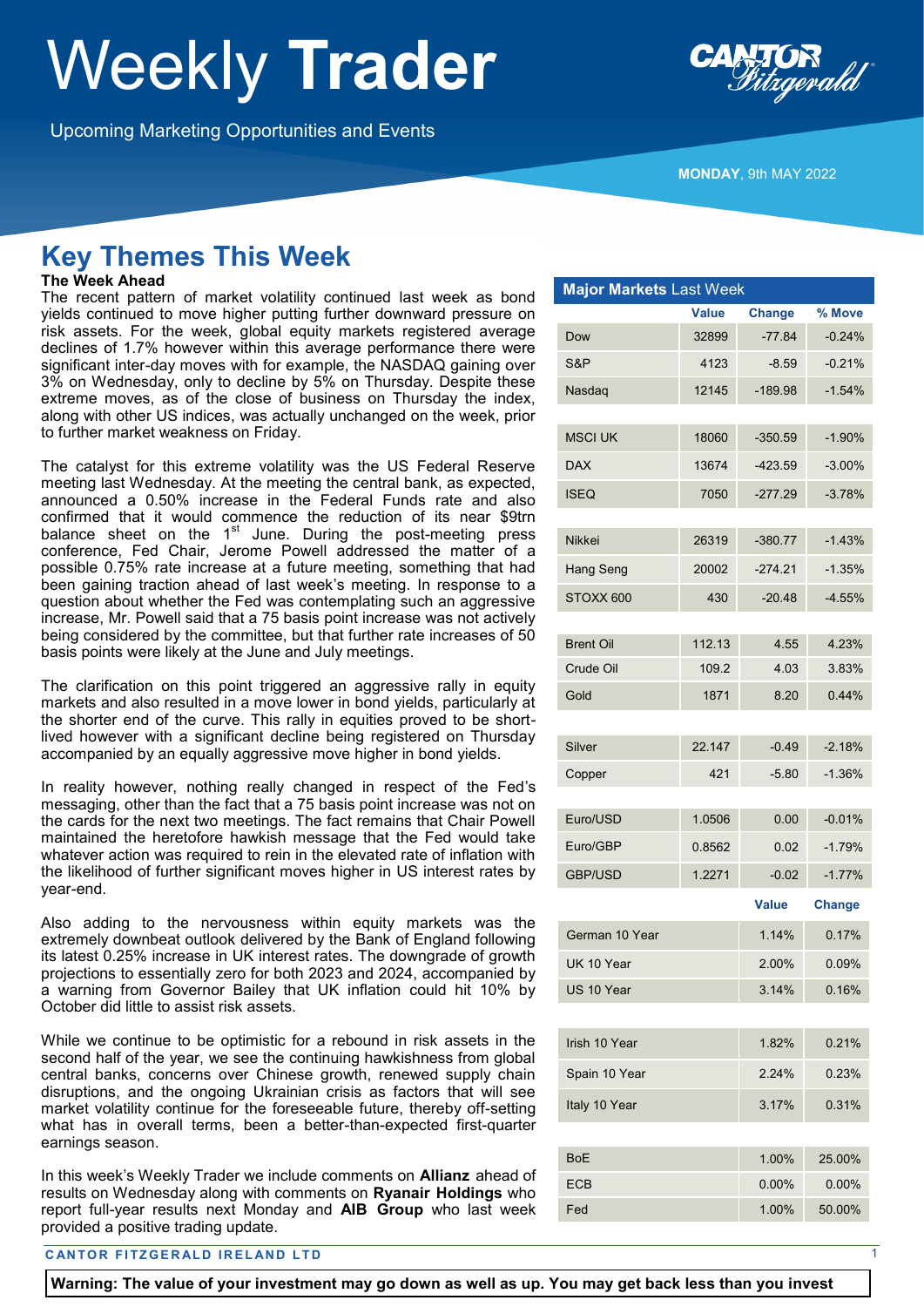

# **Opportunities this week**

# **AIB Group PLC** Closing Price: €2.10



| <b>Key Metrics</b>               | 2021e          | 2022e     | 2023e    |  |  |
|----------------------------------|----------------|-----------|----------|--|--|
| Revenue (€'Mn)                   | 2464           | 2646      | 2738     |  |  |
| EPS $(\epsilon)$                 | 0.20           | 0.26      | 0.30     |  |  |
| Price/ Earnings                  | 10.53x         | 8.21x     | 7.08x    |  |  |
| Div Yield                        | 5.73%<br>3.44% |           | 7.20%    |  |  |
|                                  |                |           |          |  |  |
| <b>Total Return</b>              | 1 Mth          | 3 Mth     | 1 Year   |  |  |
| AIBG ID                          | 7.99%          | $-16.39%$ | $-2.06%$ |  |  |
| 0 All J-t- 0 f Discussions 0.0El |                |           |          |  |  |

Source: All data & charts from Bloomberg & CF

#### AIB issued a strong Q122 trading update on Thursday highlighting strong first quarter performance, improved FY22 guidance, and the commencement of the share buyback programme. The update shows that AIB continues to execute its strategy at pace, delivering both inorganic and organic growth. As announced last week, AIB has received competition clearance for the acquisition of Ulster Bank's corporate and commercial loans and are in exclusive discussions with NatWest Group for the acquisition of Ulster Bank's performing tracker mortgage loan book of c.€6bn.

In the quarter, total income increased by 4% YoY, driven by a 14% increase in other income while net interest income was stable. AIB maintains its continued focus on cost discipline, with the €230m cost savings programme by FY23-end on track, reporting broadly flat operating expenses in Q122. Management also reported a net credit impairment writeback of c. €50m. New lending grew by 18% YoY with Green lending represented 22% of new lending. Meanwhile NPEs are down to €3.0bn or 5.1% of gross loans (Dec 21: €3.1bn or 5.4%). Fully loaded CET1% of 16.6% increased marginally from FY21-end ratio of 16.5%, well ahead of the >13.5% target by the end of FY-23 and further increasing the scope for outsized shareholder returns over the coming years.

AIB announced that from last Thursday it will commence a share buyback programme for up to €91m which will include both an on-market buyback of shares and a directed buyback of shares from the Minister for Finance. AIB largely confirmed 2022 guidance, however, it is now guiding net interest income to increase by a high single-digit percentage on the back of improved interest rate sensitivities. We remain positive on AIB with the buyback starting and the updated guidance on net interest income, and it remains extremely cheap on a P/B basis, trading at 0.4x P/B and at a significant discount to its peers. We remain buyers with our €2.70 price target implying c.34% upside.

## **Allianz SE** Closing Prices: €195.70



| <b>Key Metrics</b>       | 2021e  | 2022e  | 2023e  |
|--------------------------|--------|--------|--------|
| Revenue $(\epsilon$ 'Mn) | 146669 | 151140 | 163295 |
| EPS $(E)$                | 21 19  | 24 35  | 25.59  |
| Price/ Earnings          | 9.3x   | 8.09x  | 7.7x   |
| Div Yield                | 5.78%  | 6.17%  | 6.56%  |

| <b>Total Return</b> | 1 Mth    | 3 Mth     | 1 Year    |  |  |
|---------------------|----------|-----------|-----------|--|--|
| ALV GY              | $-9.44%$ | $-13.31%$ | $-9.06\%$ |  |  |
| .<br>$\sim$         |          |           |           |  |  |

Source: All data & charts from Bloomberg & CFI

Allianz, the global leader in insurance, reports Q1 results on Thursday 12 $^{\rm th}$ May, with revenues of around 43.6bn and operating profit of just over 3bn euros expected. This follows their Capital Markets Day in December, the first since 2018, where they provided guidance for the three years out to 2024. Allianz raised their previous guidance for earnings per share over this period from 5% to 5-7% and committed to a dividend that grows at least 5% year-on-year. The group also expects to generate 12bn euro in excess capital from internal operational efficiency improvements. Solvency II target ratio of 180% is targeted by 2024 and a 13% return on equity, both of which look comfortably achievable.

December's CMD and full-year results in February both illustrated that Allianz is in robust shape operationally and financially and the shares have held up recently well in recent market turmoil, being down only 5% year-todate, helped by investor rotation into financials on anticipation of higher interest rates. Despite this share price resilience, Allianz still trades on an attractive valuation, with a forward PE of under 10X and prospective yield over 5% with the prospect of both earnings and dividend growth.

At next week's results, investors will hope for an update on reaching a financial settlement with the US Justice department over the failure of some hedge funds controlled by Allianz during the early stages of the pandemic in 2020. As the world's largest bond fund manager through PIMCO, comments on fund flows into bond funds will be of interest, given the sell-off in fixed interest markets year-to-date. Allianz is one of our preferred European financials and we rate the stock a buy with a 242-euro price target.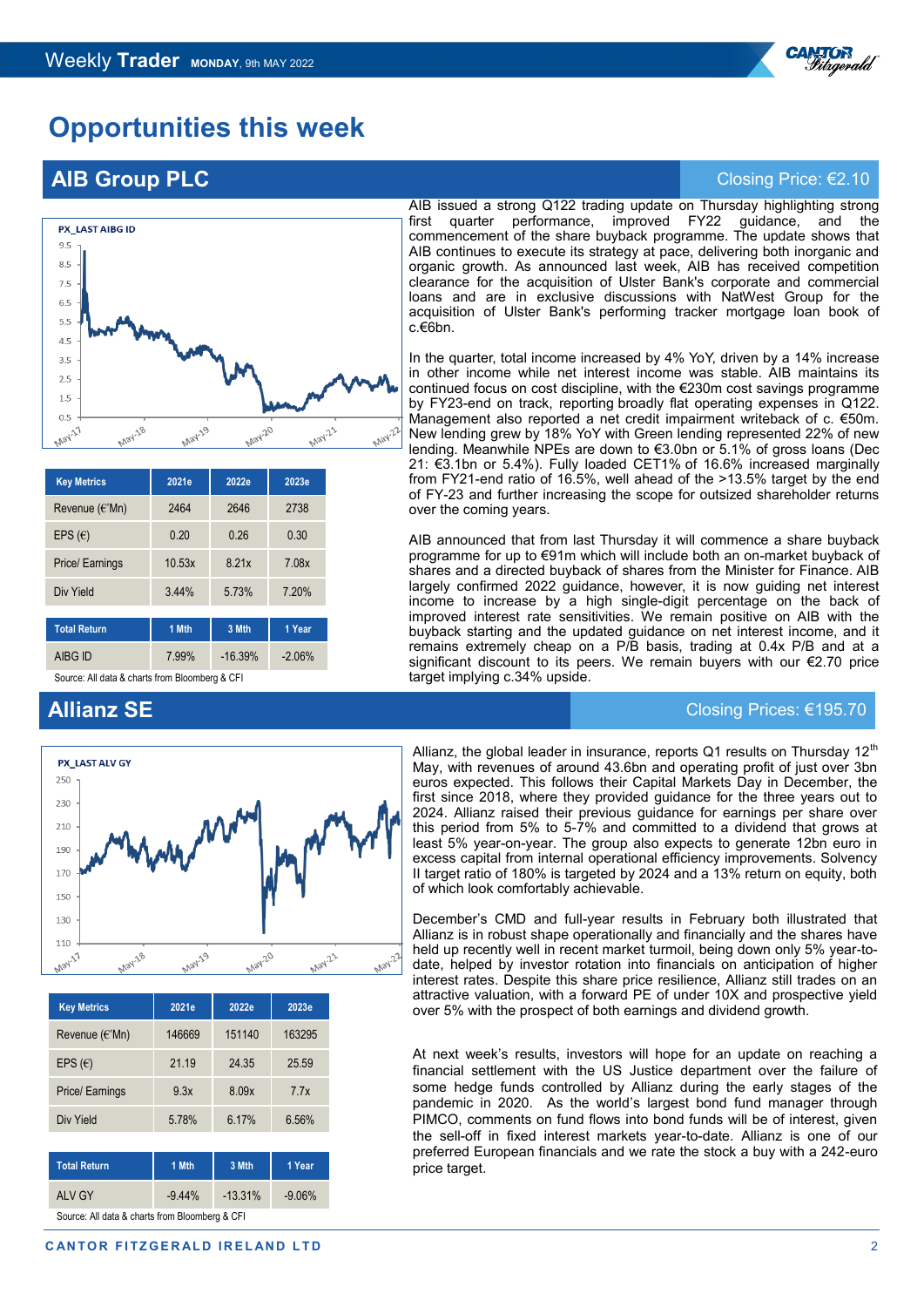# **Opportunities this week**



| <b>Key Metrics</b>  | 2021e    | 2022e     | 2023e     |  |
|---------------------|----------|-----------|-----------|--|
| Revenue (€'Mn)      | 4961     | 9720      | 11658     |  |
| EPS $(\epsilon)$    | $-0.31$  | 1 1 9     | 1.35      |  |
| Price/ Earnings     | N/A      | 11.53x    | 10.2x     |  |
| Div Yield           | $0.00\%$ | $0.00\%$  | $0.00\%$  |  |
| <b>Total Return</b> | 1 Mth    | 3 Mth     | 1 Year    |  |
| RYA ID              | 2.32%    | $-19.89%$ | $-10.46%$ |  |

Source: All data & charts from Bloomberg & CFI

#### Ryanair, the low-cost airline, reports earnings for the full year to  $31<sup>st</sup>$  March on Monday 16<sup>th</sup> May. This follow's April traffic figures announced on Wednesday that saw the airline carry 14.24m passengers, up 27% on the previous month and compared to only 1.04m passengers in April 2021. Load factors were 91% versus 67% a year ago. Whilst Ryanair is expected to post a loss for the financial year just ended of around 400m euros, investors will be looking for reiteration of previous guidance that it should make over euro1bn in profits in the current year, as virtually all travel restrictions have now been lifted. For the current financial year, which runs from 1<sup>st</sup> April, Ryanair expect to carry 165m passengers compared to just under 100m in the year just ended and 150m pre-pandemic.

With the oil price trading through \$100 post the Russian invasion of Ukraine, the airline sector, including Ryanair, has sold off significantly partially on concerns over rising fuel costs. Ryanair however recently confirmed it is 80% hedged at \$63 through to March 2023, although it is currently less than 10% hedged for summer 2023. Investors will be seeking further updates on 2023 hedging with these results. This hedging for the current financial year puts Ryanair at a significant advantage to many of its peers who have less comprehensive fuel price hedging in place.

Ryanair has the strongest balance sheet and lowest cost operating model in the European airline industry, which together with the new fleet on order from Boeing, should enable it to achieve its target of carrying 225m passengers by 2026, compared to 150m pre-pandemic. On current year forecasts Ryanair trades at a PE of 11X, well below its pre-pandemic average. Our price target on Ryanair is 19.44 euro, offering significant upside from current levels.

# **Ryanair PLC** Closing Prices: €13.66

## **CANTOR FITZGERALD IRELAND LTD** 3

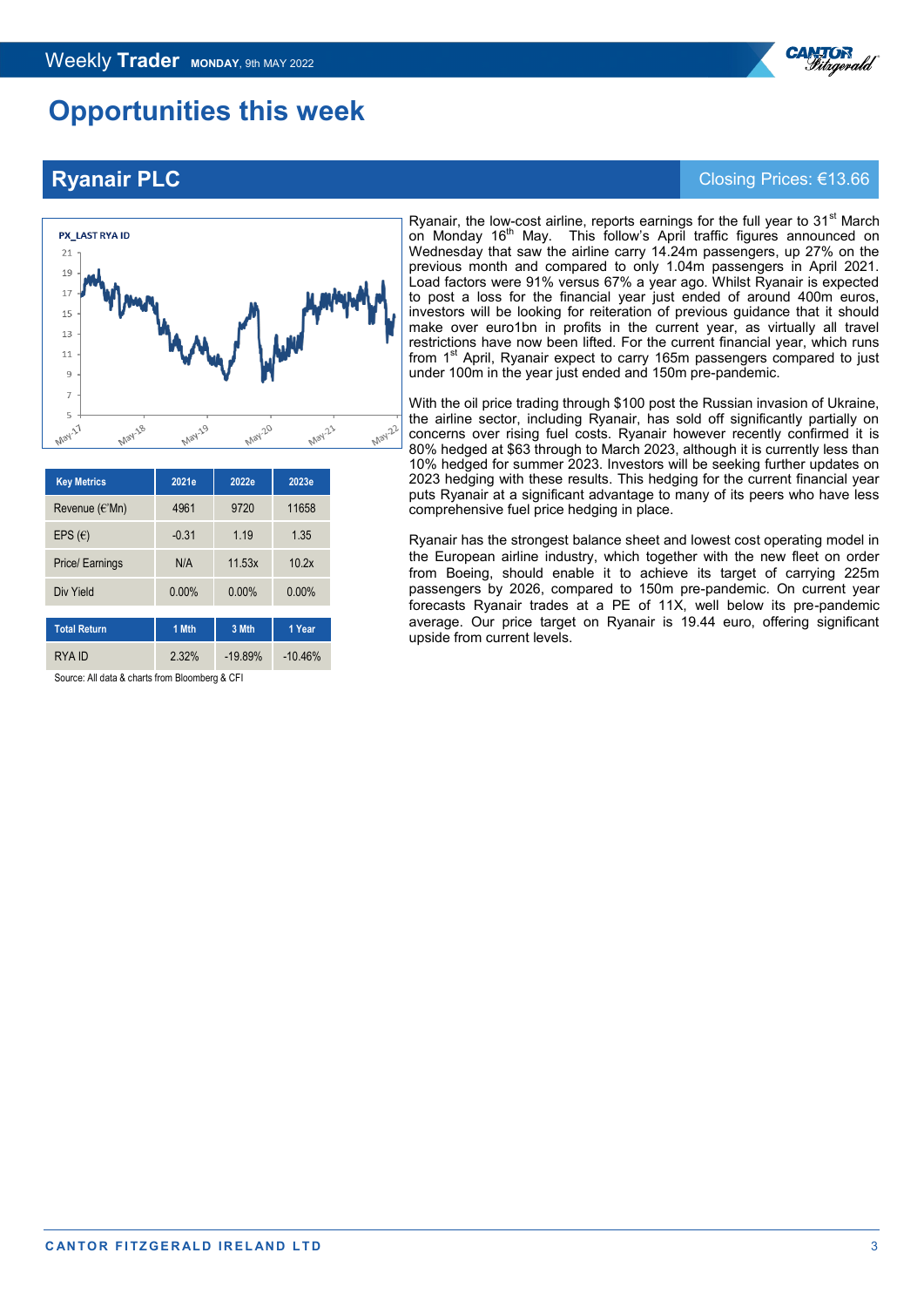

# **This Weeks Market Events**

| <b>Monday</b>                                                               | <b>Tuesday</b>      | <b>Wednesday</b>                             | <b>Thursday</b>                                         | <b>Friday</b>                      |
|-----------------------------------------------------------------------------|---------------------|----------------------------------------------|---------------------------------------------------------|------------------------------------|
| Corporate                                                                   | Corporate           | Corporate                                    | Corporate                                               | Corporate                          |
| Infineon Technologies                                                       |                     | <b>Walt Disney Co</b><br>HeidelbergCement AG | Siemens AG<br><b>Allianz SE</b>                         |                                    |
| <b>Economic</b>                                                             | <b>Economic</b>     | <b>Economic</b>                              | <b>Economic</b>                                         | <b>Economic</b>                    |
| <b>EZ Sentix Index</b><br><b>China Trade Balance</b><br><b>BoE Speakers</b> | <b>Fed Speakers</b> | <b>ECB Speakers</b><br>Chinese CPI<br>US CPI | UK GDP<br><b>US Initial Jobless</b><br>Claims<br>US PPI | <b>EZ Industrial</b><br>Production |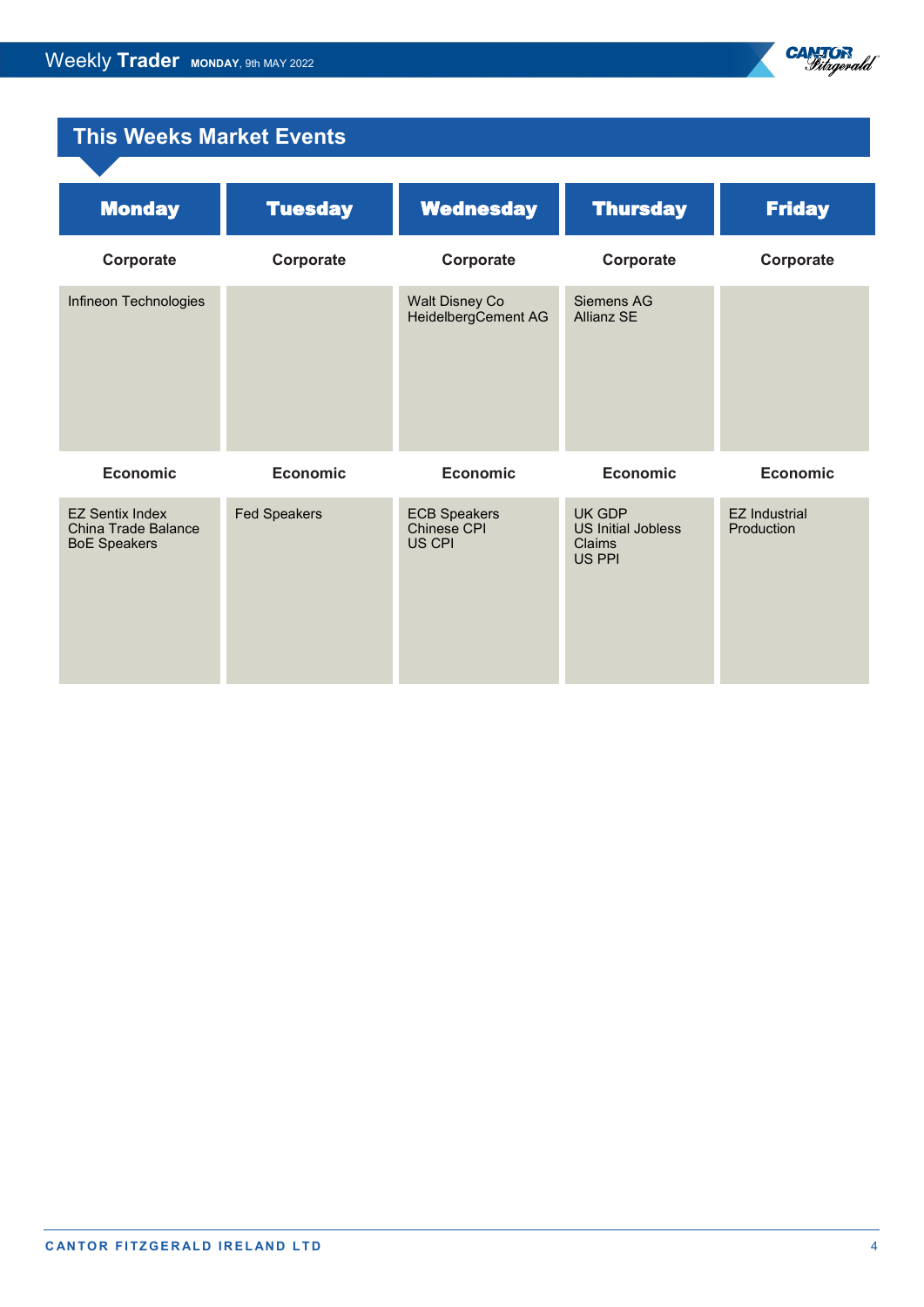

# **Analyst Conviction List**

The Analyst Conviction List highlights the buy-rated stocks that we feel have the greatest potential for share price upside at the current time and where new money purchases could be made. In addition to traditional analytical methods including valuation, industry background and competitive positioning, we also consider ESG factors in our equity research process.

Our initial Analyst Conviction List is provided below:

| Company                                  | <b>FX</b>  | <b>Industry</b>                   | <b>Price</b><br>when in<br><b>ACL</b> | <b>Current</b><br>price | <b>Price</b><br>target | Div yield | Fwd P/E<br>(x) | 3m<br>move | <b>ESG</b><br><b>Score</b><br>$(0-100)$ |
|------------------------------------------|------------|-----------------------------------|---------------------------------------|-------------------------|------------------------|-----------|----------------|------------|-----------------------------------------|
| <b>Flutter Entertainment PLC</b>         | <b>EUR</b> | Entertainment                     | 147.30                                | 99.4                    | 154.00                 | 0.00%     | 16.65          | $-24.3%$   | 42                                      |
| <b>LVMH Moet Hennessy Louis</b><br>Vuitt | <b>EUR</b> | Apparel                           | 708.90                                | 561.9                   | 775.00                 | 1.78%     | 18.79          | $-21.6%$   | 89                                      |
| <b>TotalEnergies SE</b>                  | <b>EUR</b> | Oil&Gas                           | 43.41                                 | 50.60                   | 54.00                  | 5.28%     | 5.67           | $-3.4%$    | 90                                      |
| <b>Shell PLC</b>                         | GBp        | Oil&Gas                           | 1683.00                               | 2299.50                 | 2550.00                | 3.52%     | 6.68           | 13.4%      | 82                                      |
| <b>Barclays PLC</b>                      | GBp        | <b>Banks</b>                      | 192.00                                | 148.64                  | 255.00                 | 4.04%     | 5.23           | $-28.5%$   | 92                                      |
| <b>FedEx Corp</b>                        | <b>USD</b> | Transportation                    | 242.77                                | 210.21                  | 355.00                 | 1.43%     | 9.29           | $-13.9%$   | 69                                      |
| <b>Ryanair Holdings PLC</b>              | <b>EUR</b> | <b>Airlines</b>                   | 18.12                                 | 13.66                   | 19.44                  | 0.00%     | 11.13          | $-23.0%$   | 27                                      |
| Caterpillar Inc                          | <b>USD</b> | Machinery-<br>Constr&Mining       | 205.88                                | 214.65                  | 230.00                 | 2.07%     | 14.63          | 5.4%       | 94                                      |
| <b>Microsoft Corp</b>                    | <b>USD</b> | Software                          | 336.06                                | 274.73                  | 380.00                 | 0.90%     | 25.55          | $-11.7%$   | 97                                      |
| Apple Inc                                | <b>USD</b> | Computers                         | 151.28                                | 157.28                  | 186.00                 | 0.58%     | 24.02          | $-10.8%$   | 34                                      |
| <b>ASML Holding NV</b>                   | <b>EUR</b> | Semiconductors                    | 737.10                                | 524.40                  | 700.00                 | 1.41%     | 25.72          | $-10.9%$   | 93                                      |
| Smurfit Kappa Group PLC                  | <b>EUR</b> | <b>Forest Prod-</b><br>ucts&Paper | 45.07                                 | 39.13                   | 55.00                  | 3.20%     | 10.99          | $-18.0%$   | 66                                      |
| <b>CRH PLC</b>                           | <b>EUR</b> | <b>Building Materials</b>         | 42.93                                 | 36.99                   | 53.00                  | 2.94%     | 10.77          | $-18.3%$   | 92                                      |
| Volkswagen AG                            | <b>EUR</b> | Auto Manufactur-<br>ers           | 152.56                                | 145.86                  | 245.00                 | 5.17%     | 4.23           | $-22.1%$   | 78                                      |
| Alphabet Inc                             | <b>USD</b> | Internet                          | 2503.00                               | 2313.20                 | 3300.00                | $0.00\%$  | 15.80          | $-18.2%$   | 94                                      |
| *Closed trades                           |            |                                   |                                       |                         |                        |           |                |            |                                         |
|                                          |            |                                   | <b>Entry price Exit Price</b>         |                         | <b>Profit</b>          |           |                |            |                                         |
| <b>Hibernia REIT</b>                     | <b>EUR</b> | <b>REITS</b>                      | 1.31                                  | 1.634                   | 24.70%                 |           |                |            |                                         |
| Deere & Co<br>Source: Bloomberg          | <b>USD</b> | Machinery                         | 353.87                                | 422.29                  | $19.30\%$              |           |                |            |                                         |

**Warning: The value of your investment may go down as well as up. You may get back less than you invest**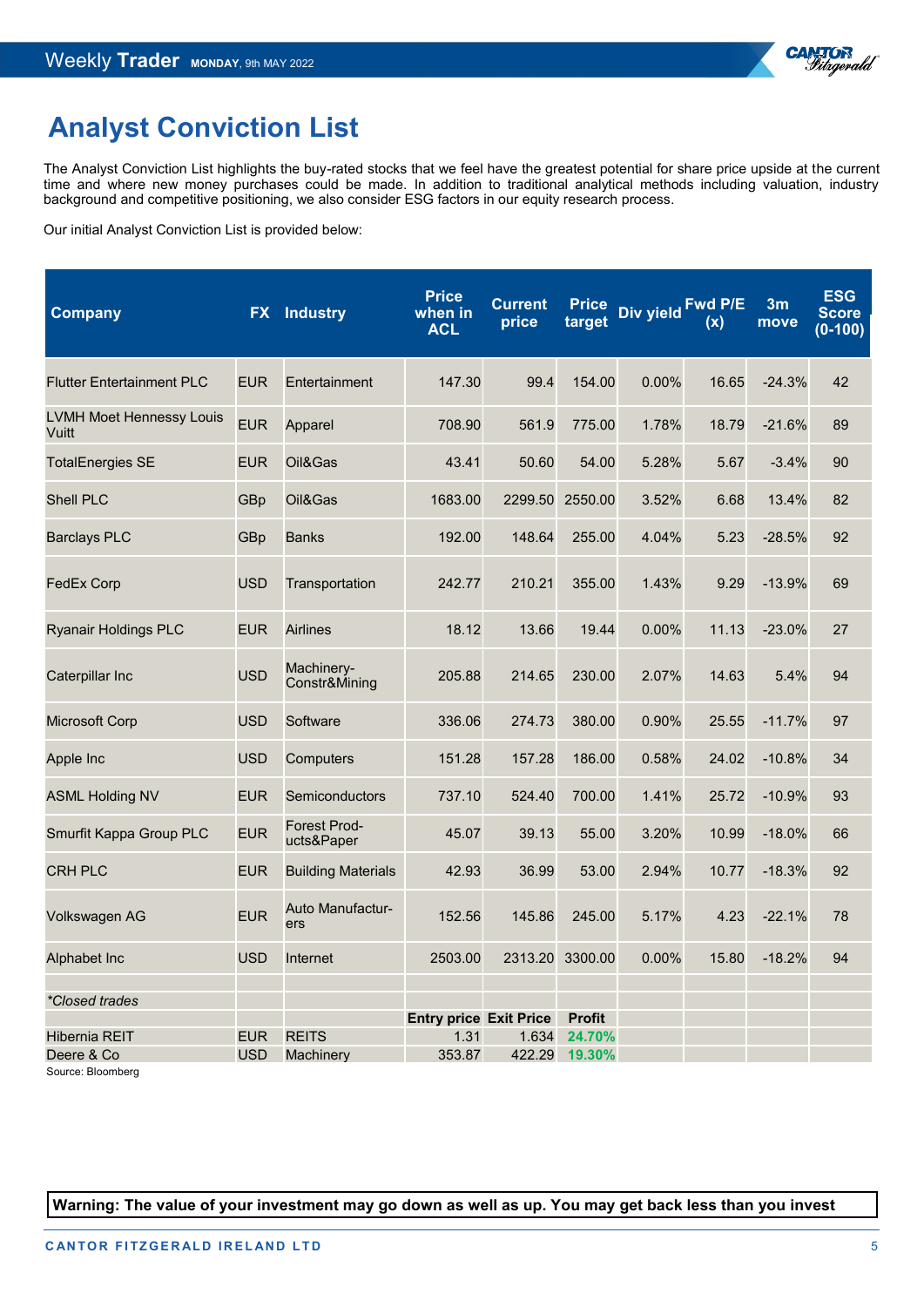



## **[D](https://cantorfitzgerald.ie/research/daily-note/)aily Note**

Each day we produce a market commentary outlining critical economic and company developments. We leverage off our global network of analysts and investment professionals to provide clients with critical insights from our local teams first thing in the morning.

## **[CLICK HERE](https://cantorfitzgerald.ie/research/daily-note/)**

**CANTOR** 



# **Investment Journal**

Each quarter our Private Client and Research departments collaborate to issue a publication which highlights the very best current stock ideas, through our Analyst Conviction List along with the performance of our flagship products and funds, most recent private equity deals and structured product investment opportunities.

## **[CLICK HERE](https://cantorfitzgerald.ie/wp-content/uploads/2022/04/Journal-Spring-4-22-LR.pdf)**



## **Investment Forum**

Through our investment Forum we bring you the latest market news, investment insights and a series of informative articles from our experts.

**[CLICK HERE](https://cantorfitzgerald.ie/category/investment-forum/)**

# Your portfolio at your fingertips

# **Client Portal**

Access all of your information through a single login and view information updates in the Notifications Centre with our easy to use, intuitive user interface.

## **[CLICK HERE](https://cantorfitzgerald.ie/cantorportal/)**

®<sup>R</sup>

Vitrgerald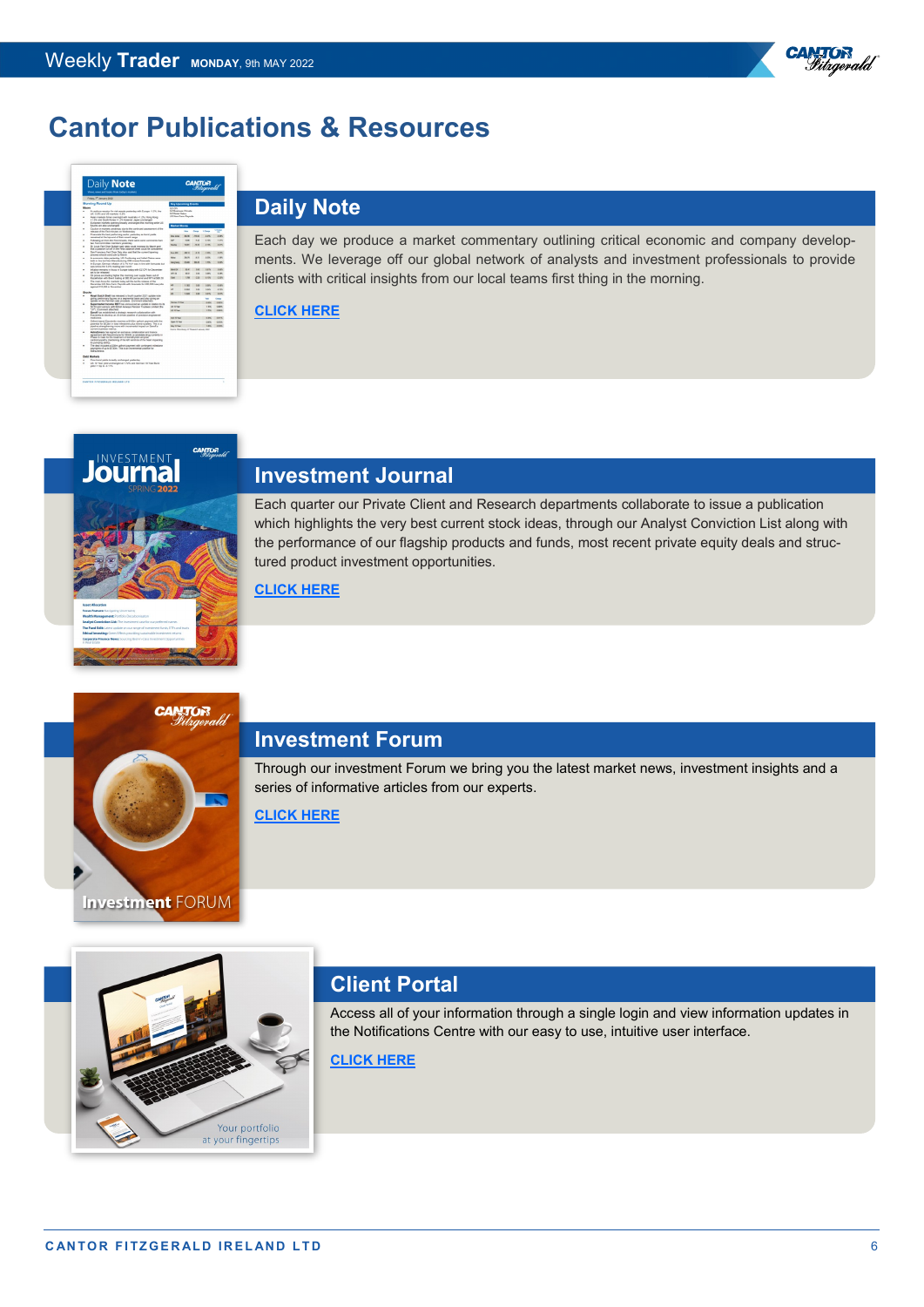

# **Regulatory Information**

#### **Issuer Descriptions: (Source: Bloomberg)**

#### **Flutter Entertainment PLC**

Flutter Entertainment provides and mobile and inline gambling and gaming services primarily in the UK, Australia, the US and Ireland. The company offers betting on a wide range of sporting events as well as offering online games, including bingo, casino games and poker. The more recent acquisition of stakes in FanDuel (now owns 95%) makes it the largest online sports betting business in the US.

#### **LVMH Moet Hennessy Louis Vuitton**

LVMH Moet Hennessy Louis Vuitton is a diversified luxury goods group. The company produces and sells wine, cognac, perfumes, cosmetics, luggage and watches and jewellery

### **TotalEnergies SE**

TotalEnergies SE engages in the exploration and production of fuels, natural gas and low carbon electricity. Headquartered in Courbevoie, France, it operates through the following business segments: Exploration & Production; Integrated Gas, Renewables & Power; Refining & Chemicals and Marketing & Services divisions.

#### **Royal Dutch Shell PLC**

Royal Dutch Shell Plc, through subsidiaries, explores, produces, and refines petroleum. The Company produces fuels, chemicals, and lubricants. Royal Dutch Shell owns and operates gasoline filling stations worldwide. It operates through the following segments: Integrated Gas, Upstream, Oil Products, Chemicals and Corporate. The company was founded in February 1907 and is headquartered in The Hague, Netherlands.

#### **Barclays PLC**

Barclays PLC is a global financial services provider engaged in retail banking, credit cards, wholesale banking, investment banking, wealth management, and investment management services.

#### **FedEx Corp**

FedEx Corp. delivers packages and freight to multiple countries and territories through an integrated global network. The company provides worldwide express delivery , ground small parcel delivery, less-than-truckload freight delivery, supply chain management services, customs brokerage services and trade facilitation and electronic commerce solutions

#### **Ryanair Holdings PLC**

Ryanair is one of the largest airlines in Europe. The carrier flies to c.190 destinations, serving more than 30 countries throughout Europe, plus Morocco. It specialises in short-haul routes between secondary and regional airports, operating a fleet of c.300 Boeing 737-800s from 75 bases. Under normal conditions the company flies around 116m passengers annually from airports in Ireland, UK, Belgium, France, Germany, Italy, Spain and Sweden.

#### **Caterpillar Inc**

Caterpillar designs, manufactures and markets construction, mining and forestry machinery. The company also manufactures engines and other related parts for it equipment and offers financing and insurance. It distributes its products through a worldwide organisation of dealers.

#### **Microsoft Corp**

One of the world's leading technology companies, Microsoft Corporation develops, manufactures, licences, sells and supports software products. Microsoft also develops video game consoles (e.g. Xbox) and digital music entertainment devices. Its products include the Windows operating system, Office productivity applications and Azure cloud services. It also owns LinkedIn, the business-oriented social network..

#### **Apple Inc**

Apple Inc. designs, manufactures and markets mobile communication devices, personal computers and related equipment along with a variety of related software, services, peripherals and networking solutions. Apple sells its products worldwide through its online stores, retail stores, direct sales force, third-party wholesalers and resellers. Half of its revenue comes from iPhone sales and over half its revenue is generated outside the Americas.

#### **ASML Holding NV**

ASML Holding N.V. develops, produces and markets semiconductor manufacturing equipment, specifically machines for the production of chips through lithography. The company services clients worldwide.

## **Smurfit Kappa Group PLC**

Smurfit Kappa Group PLC manufactures paper packaging products. The company offers container boards, corrugated containers, and other paperbased packaging products. Smurfit Kappa Group serves clients globally.

#### **CRH PLC**

CRH is an Irish-based international company that makes and distributes cement, concrete, aggregate, glass and asphalt for commercial, residential and infrastructure projects across the globe. CRH has over 3,100 operating locations and a presence in circa 30 countries. It is one of the main building materials suppliers in North America and the largest heavy-side materials business in Europe.

#### **Volkswagen**

Volkswagen manufactures and sells vehicles. The company offers economy and luxury automobiles, sports cars, trucks and commercial vehicles worldwide. Volkswagen also provides leasing and financial services.

#### **Hibernia REIT PLC**

Hibernia REIT operates as a real estate investment trust. The company invests in commercial properties including offices. While it has the scope to invest in industrial properties, retail stores, warehousing and distribution centres and other related property assets, Hibernia focusses on high-end office properties in Dublin, Ireland, with strong and improving ESG credentials.

#### **Deere & Co**

Deere & Company manufactures and distributes a range of agriculture, construction, forestry and commercial and consumer equipment worldwide. Deere, which trades mainly through the John Deere brand, also provides servicing and financing for its product range.

#### **Alphabet Inc.**

Alphabet Inc. operates as a holding company. The Company, through its subsidiaries, provides web-based search, advertisements, maps, software applications, mobile operating systems, consumer content, enterprise solutions, commerce, and hardware products.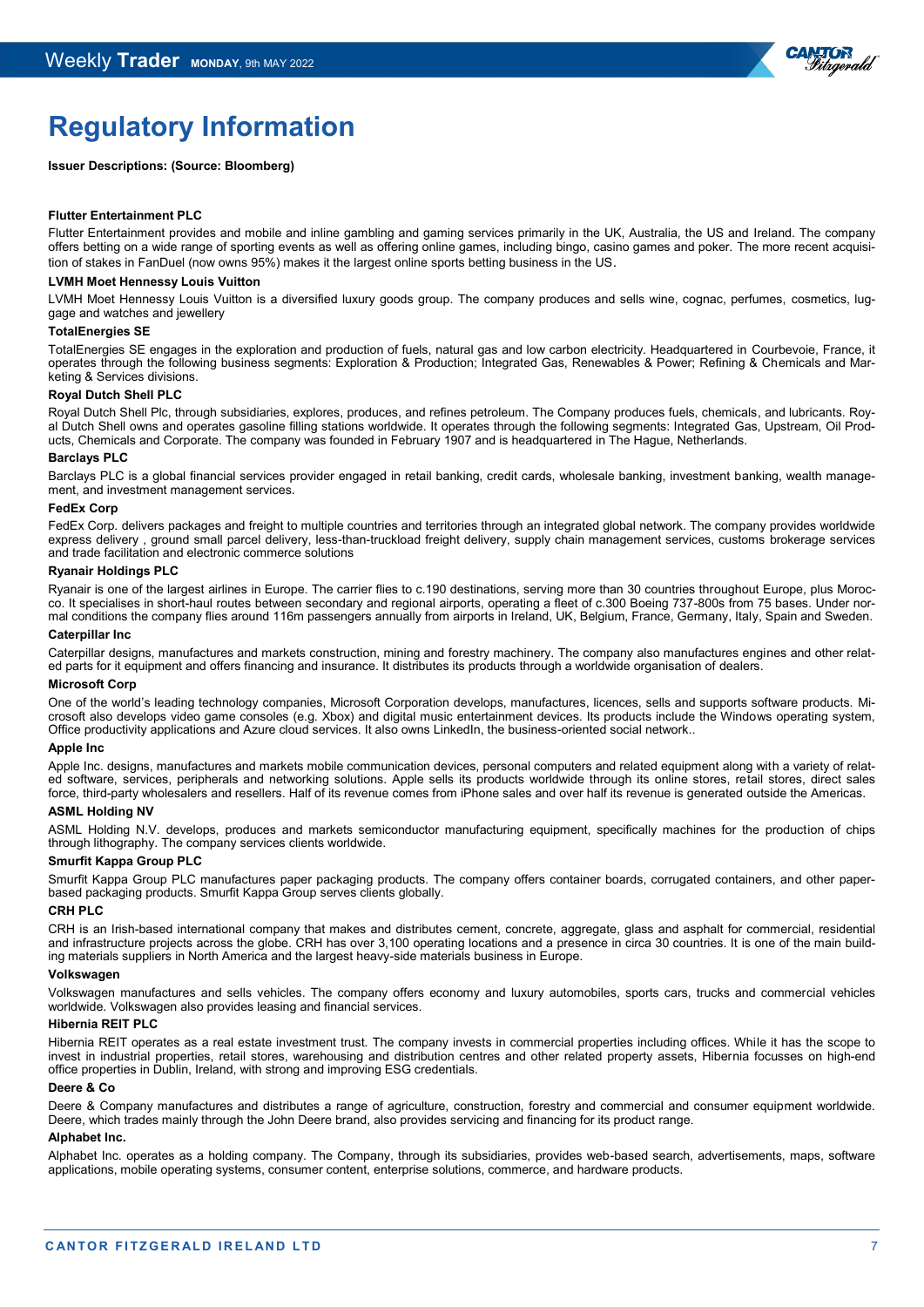

# **Regulatory Information**

#### **Historical record of recommendation**

| Flutter Entertainment rating: | Buy; issued 7th October 2021; previous: Hold; issued 16th July 2021                                             |
|-------------------------------|-----------------------------------------------------------------------------------------------------------------|
| LVMH rating:                  | Buy; issued 22nd September; previous: none: initiation                                                          |
| TotalEnergies rating:         | Buy; issued 22nd June 2021; previous: none: initiation                                                          |
| Royal Dutch Shell rating:     | Buy; issued 08 Oct 2021; previous: none: initiation                                                             |
| Barclays rating:              | Buy; issued 17th October 2021; previous: none: initiation                                                       |
| Fedex rating:                 | Buy; issued 2nd June 2021; previous: Buy; 24th November 2020                                                    |
| Ryanair rating:               | Buy; issued 2nd July 2021; previous: Buy 19th November 2020                                                     |
| Caterpillar rating:           | Buy; issued 5th November 2021; previous none: initiation                                                        |
| Microsoft rating:             | Buy; issued 26th August 2021: previous: Buy: 17th June 2020                                                     |
| Apple Inc rating:             | Buy; issued 15th July 2021; previous: none: initiation                                                          |
| ASML rating:                  | Buy; issued 22nd September; previous: none: initiation                                                          |
| Smurfit Kappa rating:         | Buy; issued 24th August 2021; previous: Buy: 9th June 2021                                                      |
| CRH rating:                   | Buy; issued 16th March 2022; previous: Buy: 10th March 2021                                                     |
| volkswagen rating:            | Buy; issued 14th January 2022; previous none: initiation                                                        |
| Hibernia REIT rating:         | Buy; issued 31 Aug 2021: previous: none: initiation                                                             |
| Deere & Co rating             | Buy; issued 24th February 2022; previous Buy: issued 9th Nov 2021                                               |
| Alphabet Inc rating           | Buy; issued 7th April 2022; previous none: initiation                                                           |
|                               | the contract of the contract of the contract of the contract of the contract of the contract of the contract of |

**None of the above recommendations have been disclosed to the relevant issuer prior to dissemination of this Research**.

All regulatory disclosures pertaining to valuation methodologies and historical records of the above recommendations can be found on the Cantor Fitzgerald Ireland website here:

[http://www.cantorfitzgerald.ie/research\\_disclosures.php](http://www.cantorfitzgerald.ie/research_disclosures.php)

Cantor Fitzgerald Ireland Limited ("Cantor Ireland") is regulated by the Central Bank of Ireland. Cantor Fitzgerald Ireland Ltd is a member firm of the Irish Stock Exchange and the London Stock Exchange.

This communication has been prepared by and is the sole responsibility of Cantor Fitzgerald Ireland Limited of 75 St Stephens Green, Dublin 2, which is an authorised person for the purposes of the European Communities (Markets in Financial Instruments) Regulations 2007 (as amended) in Ireland or the Financial Services and Markets Act 2000 in the United Kingdom.

This material is approved for distribution in Ireland by Cantor Fitzgerald Ireland Ltd. It is intended for Irish retails clients only and is not intended for distribution to, or use by, any person in any country where such distribution or use would be contrary to local law or regulation. Cantor Fitzgerald Ireland Ltd ("CFIL") is regulated by the Central Bank of Ireland. Cantor Fitzgerald Ireland Ltd is a member firm of the Irish Stock Exchange and the London Stock Exchange.

Where CFIL wishes to make this and other Cantor Fitzgerald research available to Retail clients, such information is provided without liability and in accordance with our terms and conditions that are available on the CFIL website.

No report is intended to and does not constitute a personal recommendations or investment advice nor does it provide the sole basis for any evaluation of the securities that may be the subject matter of the report. Specifically, the information contained in this report should not be taken as an offer or solicitation of investment advice, or to encourage the purchased or sale of any particular security. Not all recommendations are necessarily suitable for all investors and CFIL recommend that specific advice should always be sought prior to investment, based on the particular circumstances of the investor either from your CFIL investment adviser or another investment adviser.

Where CFIL wishes to make this and other Cantor Fitzgerald research available to Retail clients, such information is provided without liability and in accordance with our terms and conditions that are available on the CFIL website.

CFIL takes all responsibility to ensure that reasonable efforts are made to present accurate information but CFIL gives no warranty or guarantee as to, and do not accept responsibility for, the correctness, completeness, timeliness or accuracy of the information provided or its transmission. This is entirely at the risk of the recipient of the report. Nor shall CFIL, its subsidiaries, affiliates or parent company or any of their employees, directors or agents, be liable to for any losses, damages, costs, claims, demands or expenses of any kind whatsoever, whether direct or indirect, suffered or incurred in consequence of any use of, or reliance upon, the information. Any person acting on the information contained in this report does so entirely at his or her own risk.

All estimates, views and opinions included in this research note constitute Cantor Ireland's judgment as of the date of the note but may be subject to change without notice. Changes to assumptions may have a material impact on any recommendations made herein. Unless specifically indicated to the contrary this note has not been disclosed to the covered issuer(s) in advance of publication.

Past performance is not a reliable guide to future performance. The value of your investment may go down as well as up. Investments denominated in foreign currencies are subject to fluctuations in exchange rates, which may have an adverse effect on the value of the investments, sale proceeds, and on dividend or interest income. The income you get from your investment may go down as well as up. Figures quoted are estimates only; they are not a reliable guide to the future performance of this investment.